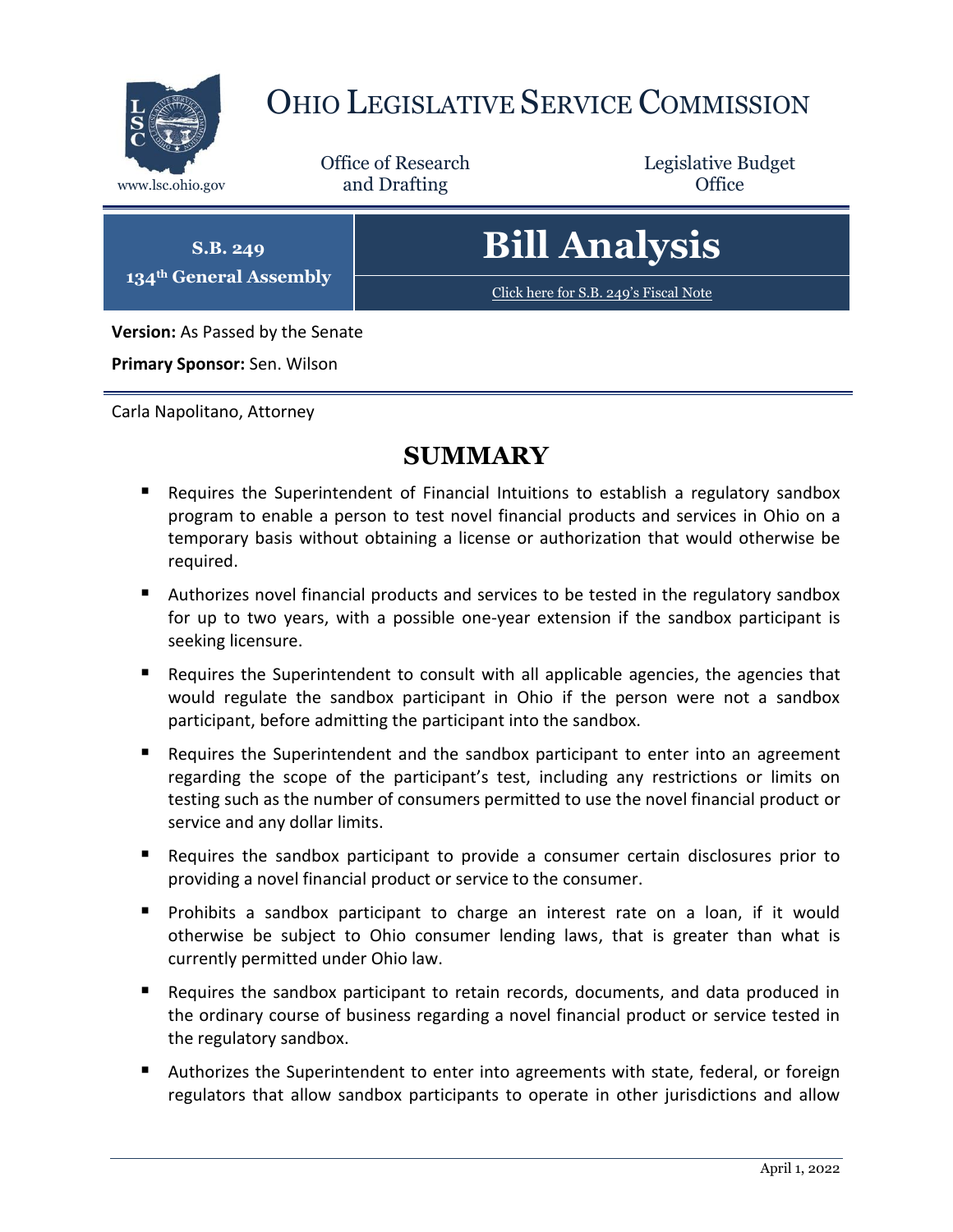entities authorized to operate in other jurisdictions to be recognized as sandbox participants in Ohio.

 Requires the Superintendent to publish and make publicly available a report every two years on the performance of sandbox participants and their novel financial products and services.

## **TABLE OF CONTENTS**

## **DETAILED ANALYSIS**

#### <span id="page-1-0"></span>**General overview**

The bill requires the Superintendent of Financial Institutions to establish a regulatory sandbox program in consultation with applicable agencies (see "**Applicable agencies**" below) to enable a person to obtain limited access to the Ohio market to test novel financial products or services without obtaining any other license or authorization that otherwise would be required under the law.<sup>1</sup> Applicable agencies are those that would regulate the sandbox

 $1 R.C. 1355.02.$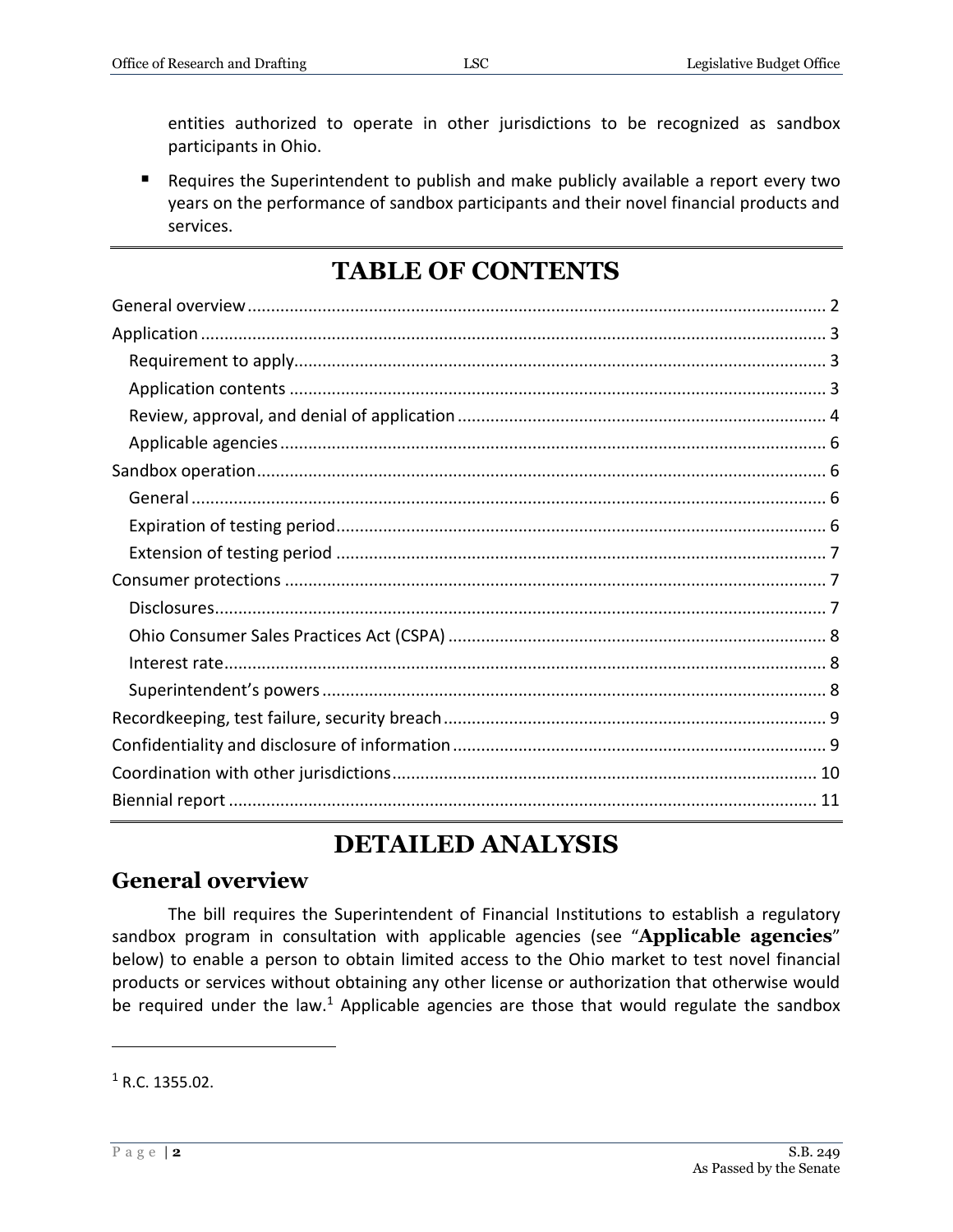participant in Ohio if the person were not a sandbox participant. The bill applies only to novel financial products or services.

A "novel financial product or service" is defined in the bill as a financial product or service that would otherwise be regulated under various specified financial laws in Ohio and that make use of or incorporates new or emerging technology, or reimagines uses of existing technologies, to address a problem, provide a benefit, or otherwise offer a product, service, business model, or delivery mechanism that is not known by the Superintendent to have a comparable widespread offering in Ohio.<sup>2</sup> The bill does not apply to any financial product or service that require licensure under the Ohio Securities Act, or that includes a business model, delivery mechanism, or element that requires a license under the Ohio Securities Act. These products or services are excluded from being tested in the regulatory sandbox under the bill.<sup>3</sup> In general, participants under the regulatory sandbox created under the bill would not be required to be Ohio residents, but would be subject to Ohio's jurisdiction, and would have 24 months to test the novel product or service. The bill requires participants to comply with consumer protections, such as providing disclosures to the consumer prior to testing the financial product or service.

## <span id="page-2-0"></span>**Application**

#### <span id="page-2-1"></span>**Requirement to apply**

Under the bill, any person that does not have a license or other authorization or that does have a license or authorization but the novel product falls outside its scope, may apply to enter the regulatory sandbox to test a novel financial product. If a person has a license or authorization, the person may continue that business, but must file an application with the Superintendent to participate in the regulatory sandbox for the novel financial product. The bill's provisions are restricted to the person participating in the regulatory sandbox and the corresponding novel financial product or service that is being tested in the sandbox. A person must file a separate application for each novel financial product or service the person seeks to test.<sup>4</sup>

#### <span id="page-2-2"></span>**Application contents**

The Superintendent must develop and make publicly available the application form that requires the applicant to provide all of the following:

 Evidence that the applicant is subject to the Superintendent's jurisdiction, which may be demonstrated through incorporation, residency, an agreement with the Superintendent by which the sandbox participant agrees to be subject to Ohio laws and courts relating

<sup>2</sup> R.C. 1355.01.

 $3$  R.C. 1355.01(C) and (D).

 $4$  R.C. 1355.03(A), 1355.05(D), and (E).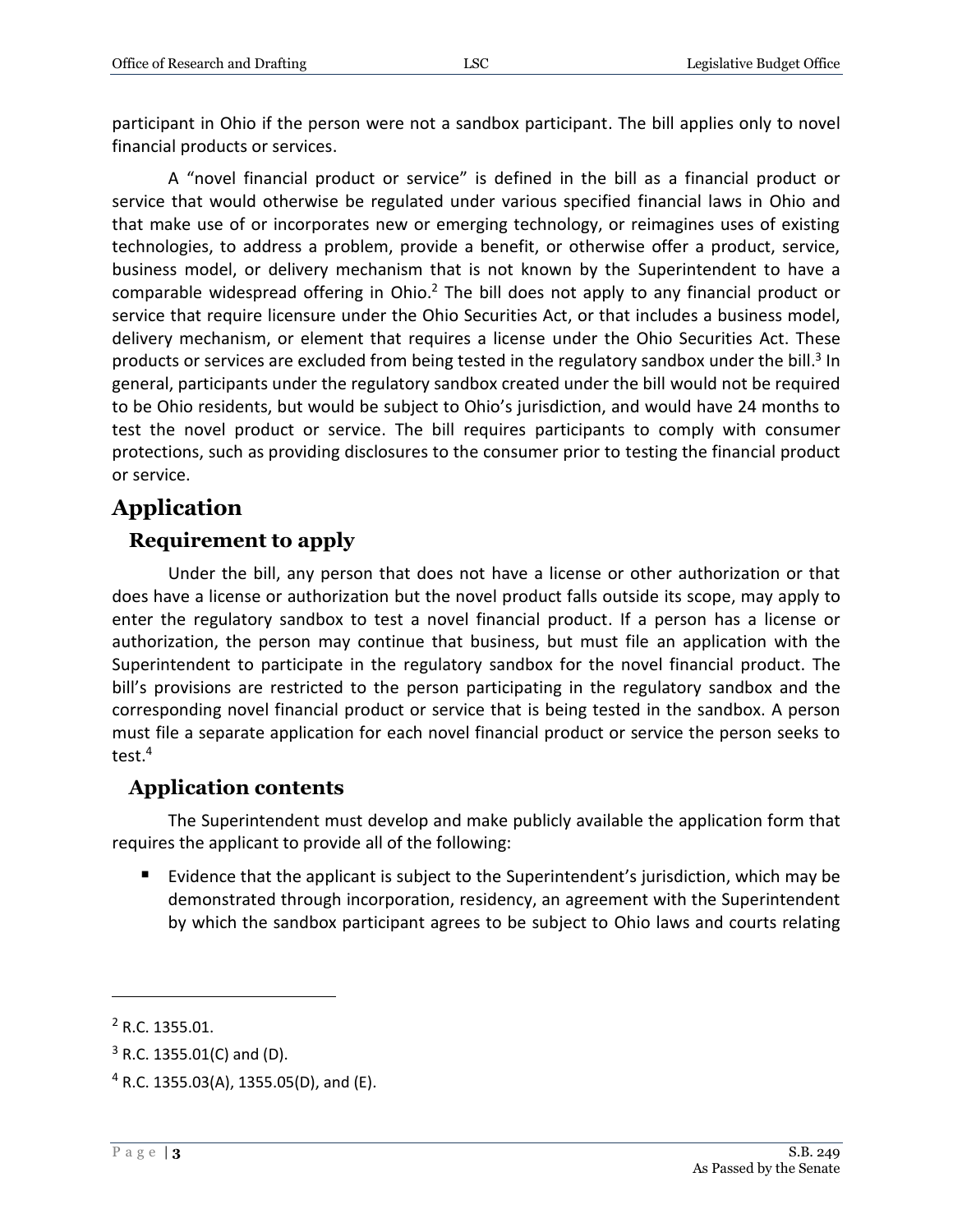to any action arising out of the applicant's testing a novel financial product or service in the regulatory sandbox, or otherwise;

- Evidence that the applicant has established a location in the U.S., whether physical or virtual, that is adequately accessible to the Superintendent from which testing will be developed and performed and where all required records, documents, and data will be maintained;
- **Payment of an application fee established by the Superintendent.**

In addition, the application may require the applicant to provide relevant personal and contact information, disclosure of any criminal convictions of the applicant and key personnel, and a description of the novel financial product or service desired to be tested, including statements regarding all of the following:

- How a novel financial product or service is subject to regulation outside of the regulatory sandbox;
- How the novel financial product or service would benefit consumers;
- How the novel financial product or service is different from other products or services available in Ohio;
- What risks will confront consumers that use or purchase the novel financial product or service;
- How entering the regulatory sandbox would enable a successful test of the novel financial product or service;
- A description of the proposed testing plan, including estimated time periods for market entry, market exit, and the pursuit of necessary licensure or authorization;
- $\blacksquare$  How the applicant would wind down the test and protect consumers if the test fails.

As part of its application, an applicant may request that in testing a novel financial product or service, the applicant be exempt from the operation of any state law other than the bill's Regulatory Sandbox Law, including the Consumer Sales Practices Act (CSPA). In requesting an exemption, an applicant must demonstrate why compliance would burden the applicant or hinder the test. The Superintendent may grant or deny the request at the Superintendent's discretion.<sup>5</sup>

## <span id="page-3-0"></span>**Review, approval, and denial of application**

Under the bill, the Superintendent will review each completed application on a rolling basis, and approve or deny the application within 90 days after it is submitted. For any denial, the Superintendent must inform the applicant of all reasons for the denial. A denial is not an

 $5$  R.C. 1355.03(B).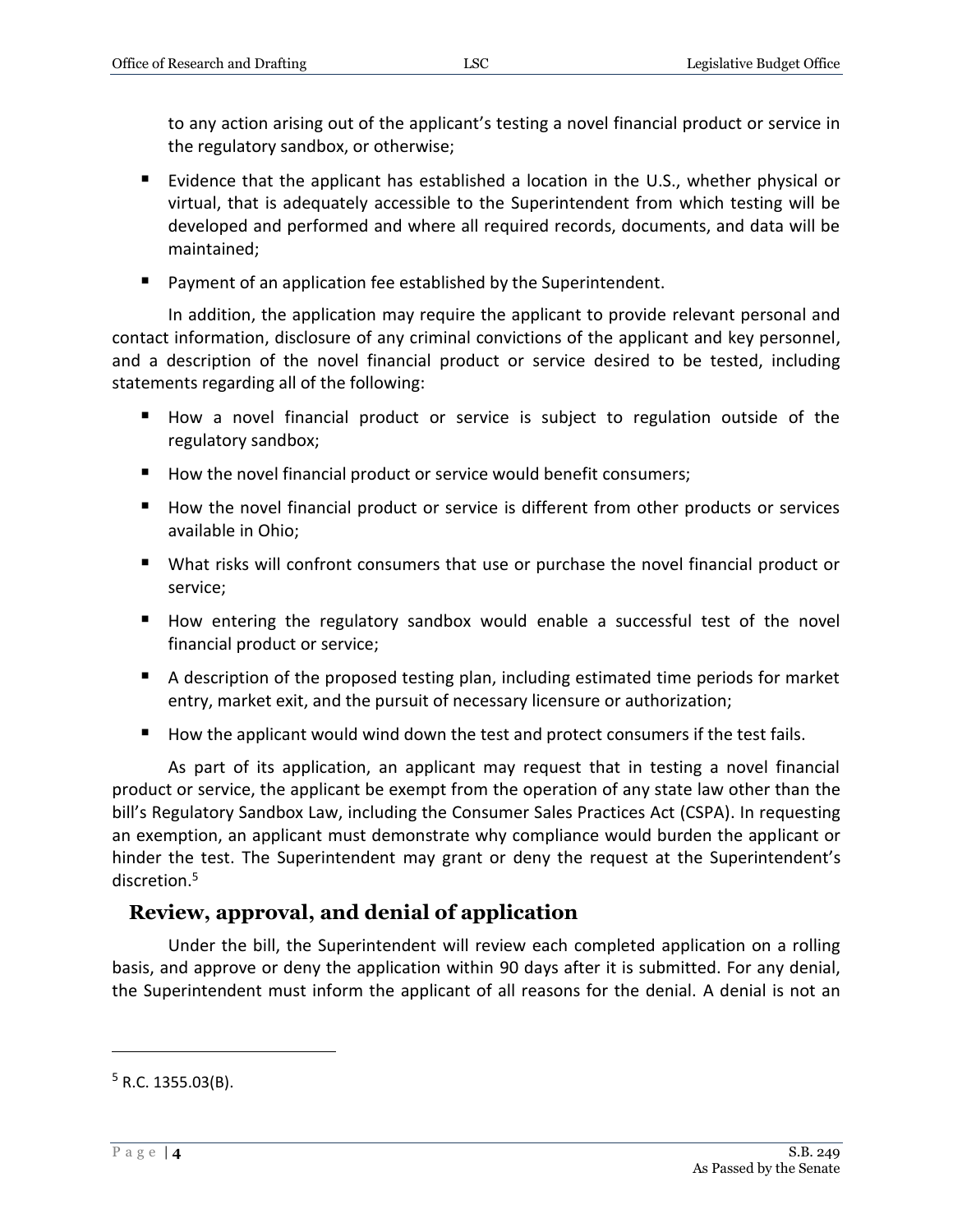appealable action for the purposes of the appeal provisions of the Ohio Administrative Procedure Act.

But, the Superintendent is not required to decide within the 90-day period if the Superintendent notifies the applicant within the 90-day period that additional information is required. If additional information is required, the applicant has 30 days to file the additional information with the Superintendent, and the Superintendent has an additional 90 days from receipt of the additional information to approve or deny the application.

The Superintendent may only approve an application if all of the following conditions are met:

- The applicant has provided to the Superintendent all of the information required by the application form and any additional information requested by the Superintendent.
- $\blacksquare$  The applicant has paid the application fee.
- The Superintendent has consulted with all applicable agencies.
- The application contains sufficient information to demonstrate that the applicant has an adequate understanding of the novel financial product or service and a sufficient plan to test, monitor, and assess the novel financial product or service while ensuring consumers are protected from a test's failure.
- If the novel financial product or service is a type of loan that would otherwise be subject to the Ohio Small Loan Act, Ohio Short-Term Loan Act, Ohio General Loan Law, Ohio Consumer Installment Loan Act, or the Insurance Premium Finance Company Law, the applicant has proven that the consumer will not be charged interest and fees in connection with the loan that exceed the maximum otherwise permitted for that type of loan.
- The applicant has met any other condition imposed by the Superintendent.

Under the bill, the Superintendent is permitted to consider the number of an applicant's competitors already in the sandbox as a factor in approving the application for the purpose of maintaining an appropriate level of competition within the sandbox.<sup>6</sup> The bill gives the Superintendent the sole authority to make the final decision whether to admit a person into the regulatory sandbox. If the Superintendent approves an application, the applicant is considered a sandbox participant and the Superintendent must issue that person a license number. 7

The Superintendent may also require applicants and sandbox participants utilize a multistate licensing system in complying with the bill. The bill expresses the General Assembly's intent that a sandbox participant is deemed to possess an appropriate license under Ohio law

 $6$  R.C. 1355.03(C); R.C. 119.12, not in the bill.

 $7$  R.C. 1355.03(D) and 1355.05(A).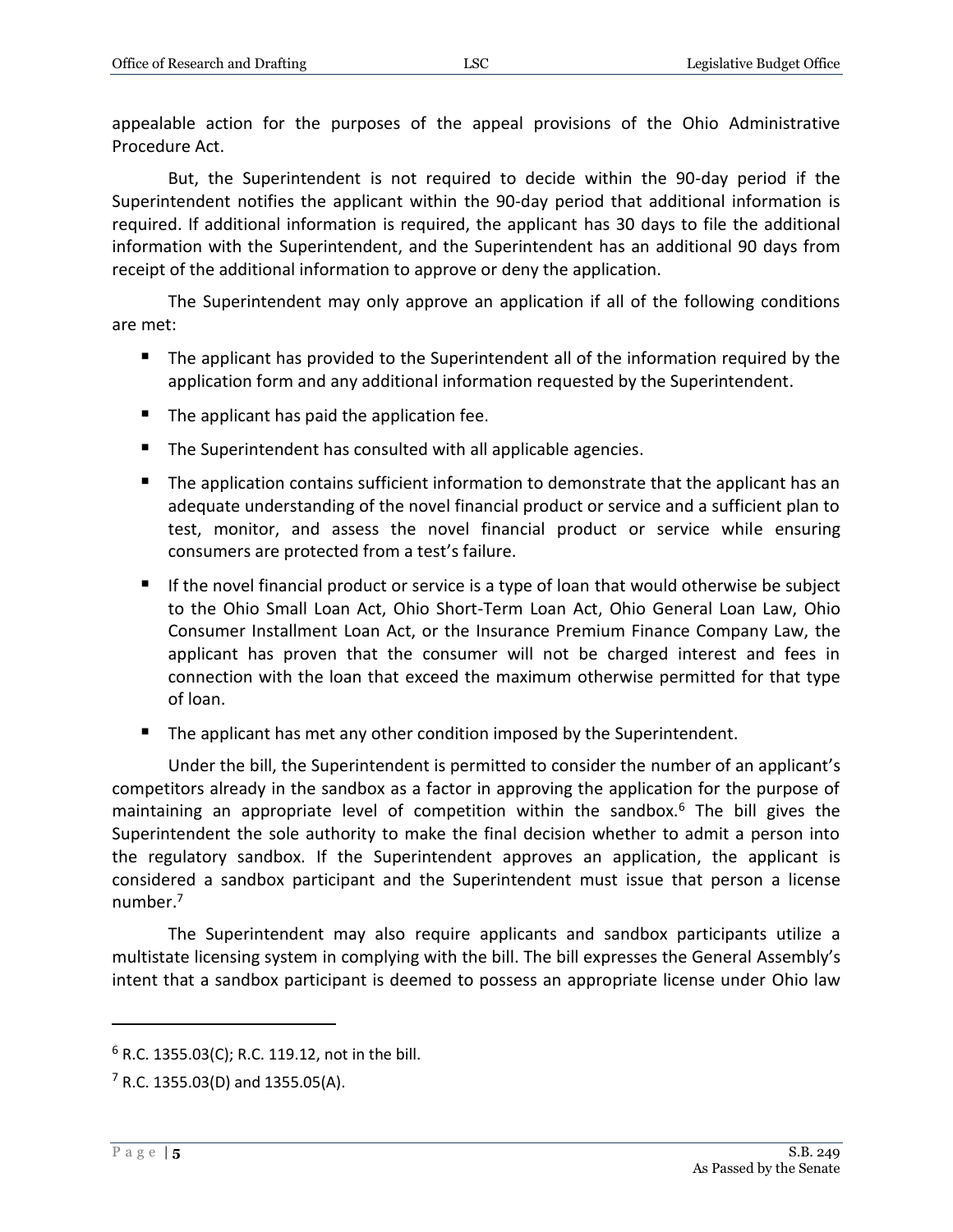for purposes of any provision of federal law requiring state licensure or authorization such as the federal prohibition on unlicensed money transmitting.<sup>8</sup>

#### <span id="page-5-0"></span>**Applicable agencies**

The Superintendent is required to consult with all applicable agencies before admitting a person into the regulatory sandbox. An applicable agency is a state department or agency that is authorized to regulate certain types of business activity in Ohio and that the Superintendent determines the department or agency would regulate a sandbox participant if the person were not a sandbox participant. The Superintendent's consultation with applicable agencies may include seeking information about whether the applicable agency previously has either issued a license or other authorization to the applicant or investigated, sanctioned, or pursued legal action against the applicant. The consultation also may include seeking information about whether the applicant could obtain a license or other authorization from an applicable agency after exiting the regulatory sandbox.<sup>9</sup>

#### <span id="page-5-1"></span>**Sandbox operation**

#### <span id="page-5-2"></span>**General**

The Superintendent and the sandbox participant must enter into an agreement regarding the scope of the participant's test including any restrictions or limits on testing such as the number of consumers permitted to use the novel financial product or service and any dollar limits. The sandbox participant may test the novel financial product or service for a period of 24 months following the date of approval, unless the participant and Superintendent agree to a shorter time period. And a sandbox participant may opt out of the sandbox prior to the expiration of the testing period. If a sandbox participant opts out early, it must comply with the requirements described in "**Expiration of testing period**" below. 10

#### <span id="page-5-3"></span>**Expiration of testing period**

The bill requires a sandbox participant to do either of the following at least 30 days before the end of the testing period:

- Notify the Superintendent that the sandbox participant will exit the regulatory sandbox, wind down its test, and cease offering the novel financial product or service in the regulatory sandbox within 60 days of the end of the testing period;
- Seek an extension pursuant to "**Extension of testing period**" below to pursue a license or other authorization required by law.

If the Superintendent does not receive the above notification, the regulatory sandbox testing period ends at the expiration of the time period designated by the Superintendent

 $8$  R.C. 1355.05(G) and (H) and 18 United States Code 1960.

 $9$  R.C. 1355.01 and 1355.04(A).

 $10$  R.C. 1355.05(B) and (C).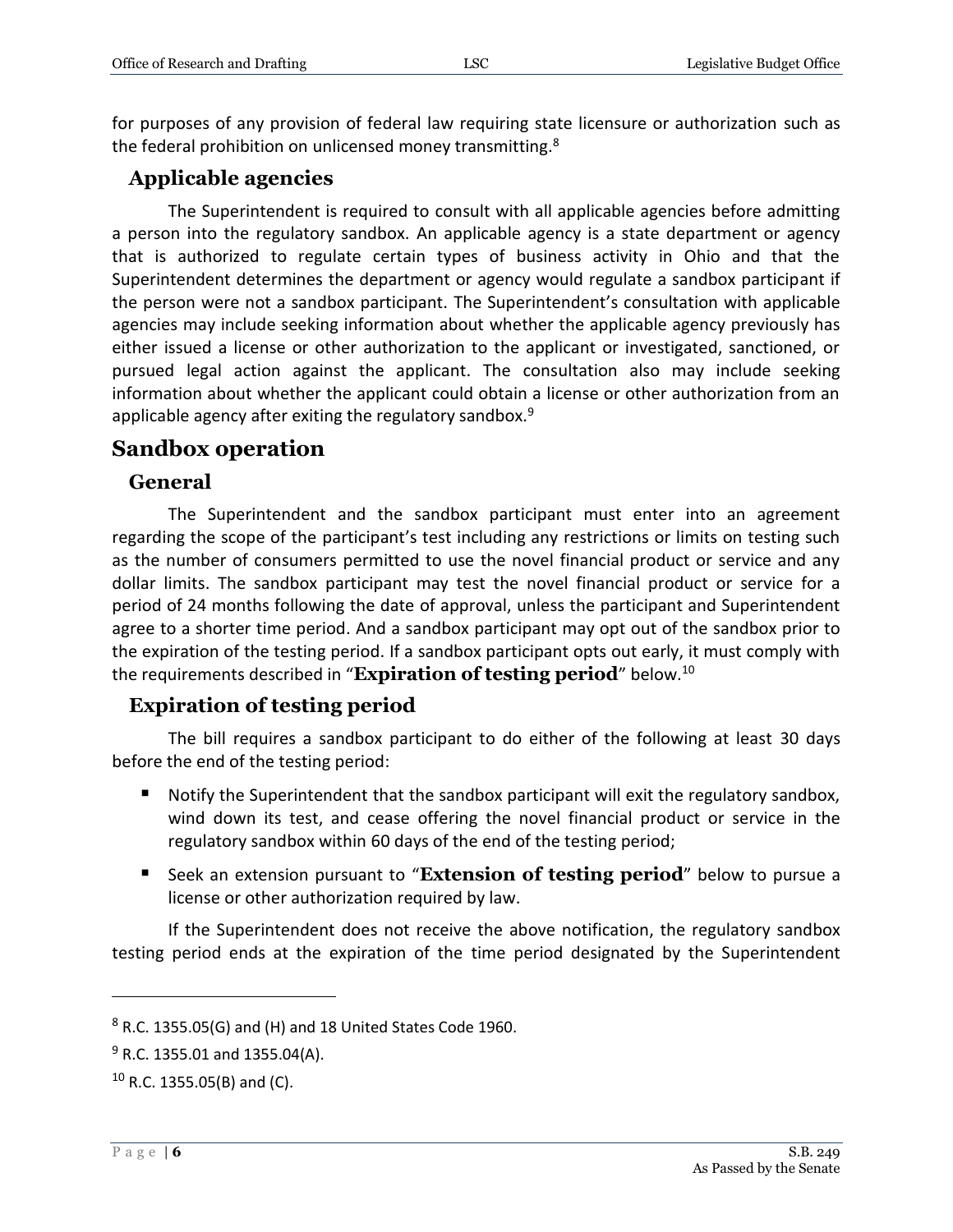under "**General**" above (24 months or shorter by agreement), and the sandbox participant must immediately cease offering novel financial products or services.

If a test includes offering products or services that require ongoing duties, such as servicing a loan, the sandbox participant must continue to fulfill those duties or arrange for another person to fulfill those duties after the date the sandbox participant exits the regulatory sandbox.<sup>11</sup>

#### <span id="page-6-0"></span>**Extension of testing period**

The bill allows a sandbox participant to request a testing period extension for the purpose of pursuing a license or other authorization required by law. The Superintendent may grant or deny the request by the end of the testing period, and the extension may be for up to one year following the end of the initial testing period.

A sandbox participant that obtains an extension must provide the Superintendent a written report every three months that gives an update on the sandbox participant's efforts to obtain a license or other authorization, including any submitted applications for licensure or other authorization, rejected applications, or issued licenses or other authorizations.<sup>12</sup>

#### <span id="page-6-1"></span>**Consumer protections**

#### <span id="page-6-2"></span>**Disclosures**

Prior to providing a novel financial product or service to a consumer, a sandbox participant must disclose, in a clear and conspicuous form, to the consumer all of the following, and must, for internet- or application-based products or services, require consumers to acknowledge receipt of following before completion of a transaction:

- The sandbox participant's name, contact information, and license number;
- That the novel financial product or service is authorized pursuant to the regulatory sandbox and, if applicable, that the sandbox participant does not have a license or other authorization to generally provide products or services under state laws that regulate a financial product or service that is outside the regulatory sandbox;
- That the state of Ohio does not endorse or recommend the novel financial product or service;
- That the novel financial product or service is a temporary test that may be discontinued at the end of the testing period, along with the expected end date of the testing period;
- That consumers may contact the Superintendent to file complaints regarding the novel financial product or service being tested and provide the Superintendent's telephone number and website address where complaints may be filed.

<sup>11</sup> R.C. 1355.07.

<sup>12</sup> R.C. 1355.08.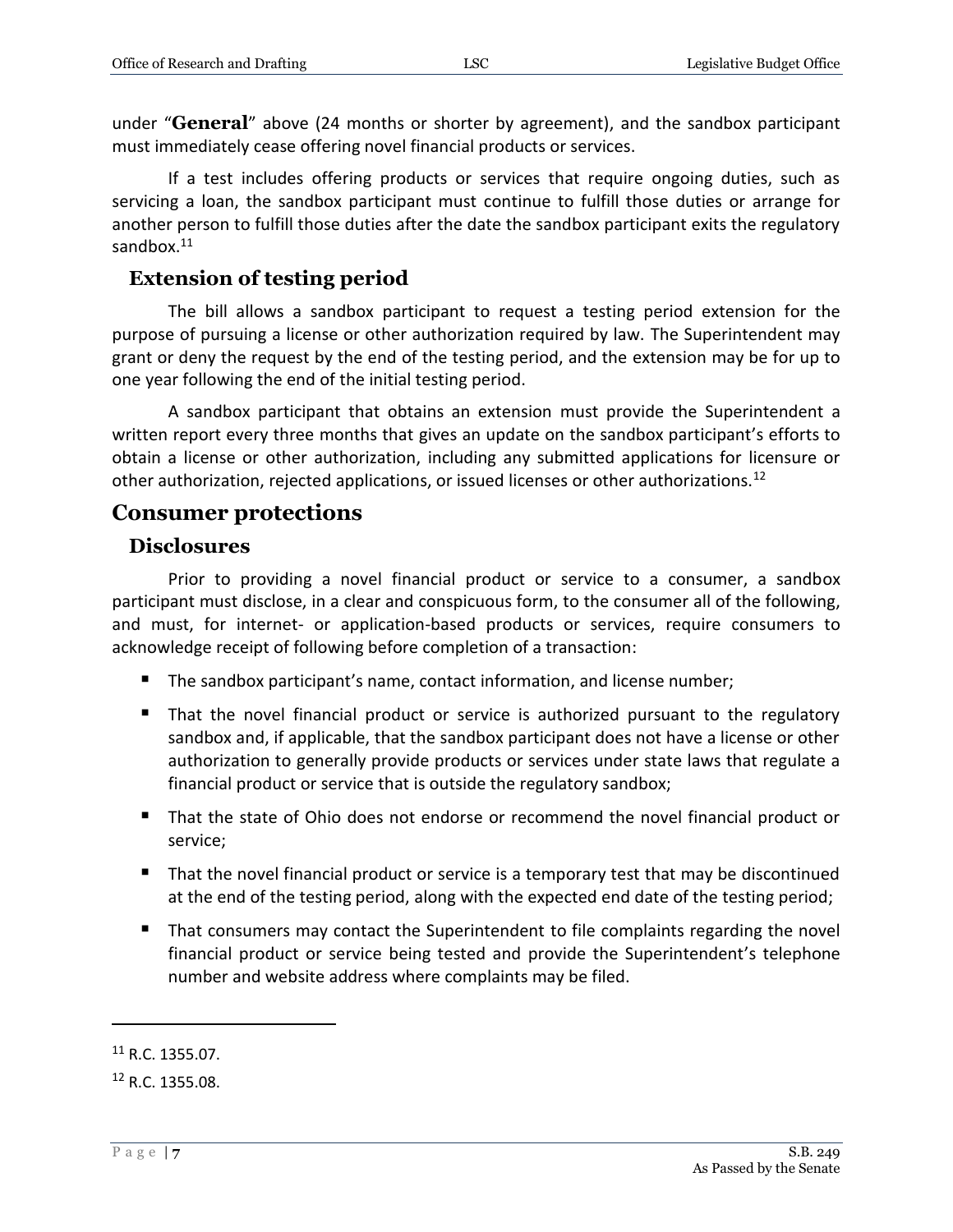The Superintendent may require a sandbox participant to make additional disclosures to consumers. When the Superintendent approves an application for entry into the regulatory sandbox, the Superintendent must notify the sandbox participant of any additional required disclosures.<sup>13</sup>

#### <span id="page-7-0"></span>**Ohio Consumer Sales Practices Act (CSPA)**

The Ohio Consumer Sales Practices Act (CSPA) is a set of laws that aim to protect consumers from sales practices that are deceptive, unfair, or unconscionable. The law outlines the legal remedies available to consumers and the Attorney General when a business violates the CSPA. Under the bill sandbox participants are subject to the CSPA, unless during the application process, the applicant asks the Superintendent to be exempt from the CSPA and the Superintendent agrees. However, under the bill, neither a new motor vehicle dealer nor any other third party who assists a consumer in financing a good or service with a novel financial product or service offered by a sandbox participant is subject to the CSPA with respect to such assistance.<sup>14</sup>

#### <span id="page-7-1"></span>**Interest rate**

Under the bill, if a novel financial product or service is a type of loan that would otherwise be subject to the Ohio Small Loan Act, Ohio Short-Term Loan Act, Ohio General Loan Law, Ohio Consumer Installment Loan Act, or the Insurance Premium Finance Company Law, the sandbox participant offering that product or service is prohibited from charging interest and fees in connection with the loan that exceed the maximum otherwise permitted for that type of loan under those laws. In other words, a sandbox participant cannot charge an interest rate on a loan that is more than what is currently permitted under the various consumer lending laws in Ohio.

#### <span id="page-7-2"></span>**Superintendent's powers**

The bill gives the Superintendent discretion to determine if certain state laws that regulate a financial product or service will apply to a sandbox participant. If the Superintendent makes this determination and approves an application for entry into the regulatory sandbox, the Superintendent must notify the sandbox participant of the specific state regulatory laws that will apply to the sandbox participant. 15

If the Superintendent has reasonable cause to believe that a sandbox participant has engaged in, is engaging in, or is about to engage in any practice or transaction that is in violation of the bill, that constitutes an unfair act or practice or an unconscionable act or practice under the CSPA, or that constitutes a violation of a state or federal criminal law, the Superintendent may revoke the person's license to test one or more novel financial products or

<sup>13</sup> R.C. 1355.06.

 $14$  R.C. 1355.11(F).

<sup>&</sup>lt;sup>15</sup> R.C. 1355.05(F) and 1355.11 (E) and (F).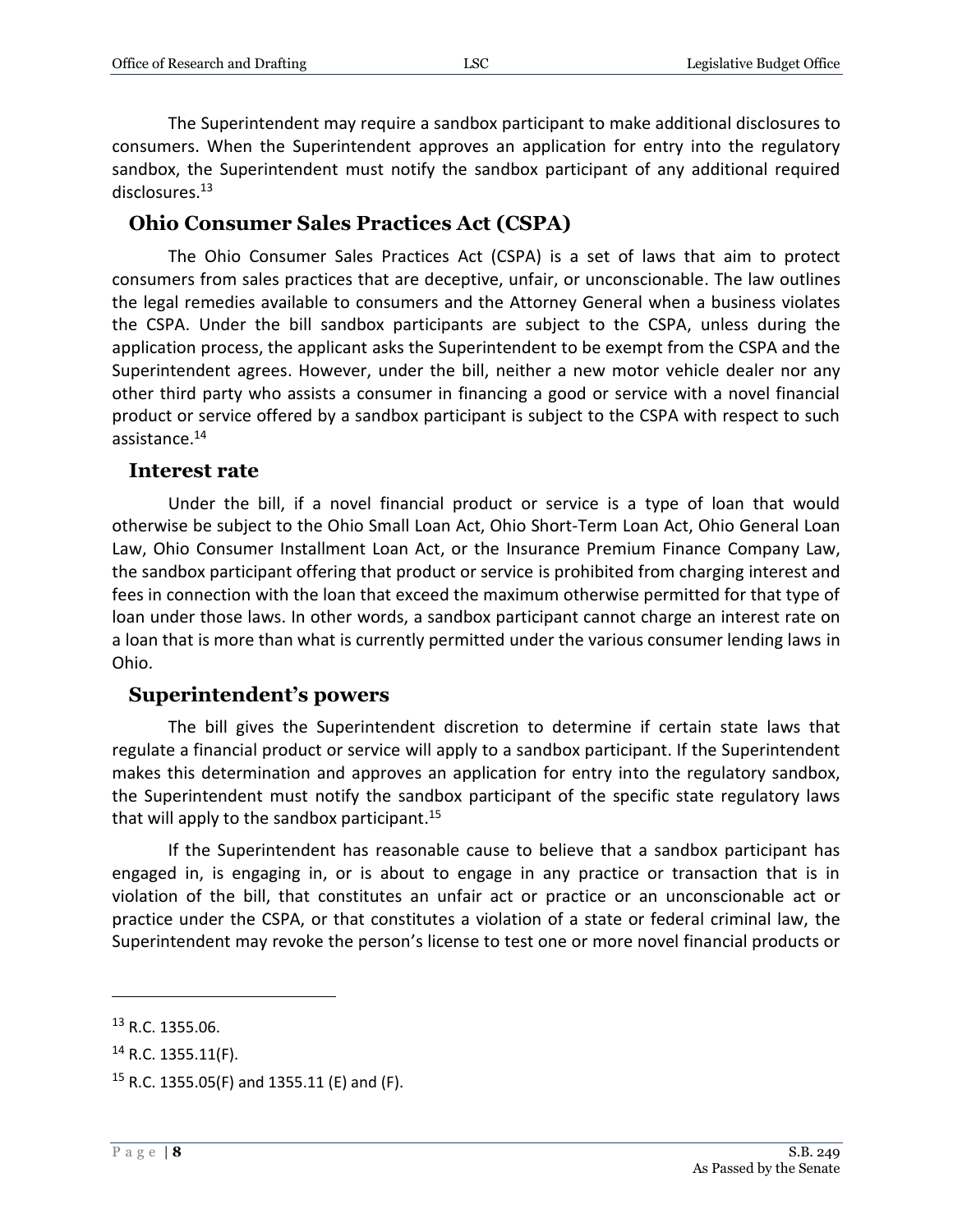services or order the sandbox participant to immediately discontinue a novel financial product or service in the regulatory sandbox. If, following revocation or discontinuance, the person has any ongoing duties with respect to a novel financial product or service, the Superintendent must, in the order, provide for the fulfillment of those duties. A revocation of a license or discontinuance of a novel financial product or service is not an appealable action for the purposes of the appeal provisions of the Ohio Administrative Procedure Act.<sup>16</sup>

It seems that the bill may allow the Superintendent to maintain the authority to bring an action under the CSPA under this provision of the bill, even if the participant and the Superintendent agree that participant is generally exempt from the CSPA during the application process.

#### <span id="page-8-0"></span>**Recordkeeping, test failure, security breach**

The bill requires a sandbox participant to retain records, documents, and data produced in the ordinary course of business regarding a novel financial product or service tested in the regulatory sandbox. Upon the Superintendent's request, a sandbox participant must make such records, documents, and data available for inspection. The Superintendent also may establish periodic reporting requirements for sandbox participants.

If a novel financial product or service fails before the end of the testing period, the sandbox participant must notify the Superintendent and report on actions taken to ensure consumers have not been harmed as a result of the failure of the novel financial product or service.

A sandbox participant is subject to the continuing requirement that any person that owns or licenses computerized data that includes personal information disclose, to each affected person, any security breach that compromises the security or confidentiality of that information and reasonably is believed will cause a material risk of identity theft or fraud. The sandbox participant must also notify the Superintendent of each such breach.<sup>17</sup>

### <span id="page-8-1"></span>**Confidentiality and disclosure of information**

Except for the name of a sandbox participant and overview of a participant's novel financial product or service, records that are submitted to or obtained by the Superintendent or an applicable agency pursuant to the bill are not public records for the purposes of the Ohio Public Records Act and must not be disclosed except as described below. The name of a sandbox participant and an overview of a sandbox participant's novel financial product or service are public records and may be disclosed.

The Superintendent or applicable agency may disclose records and information that are submitted or obtained pursuant to the bill to any of the following:

■ State and federal agencies;

<sup>16</sup> R.C. 1355.11(C) and (D).

<sup>&</sup>lt;sup>17</sup> R.C. 1355.09 and 1355.11(A) and (B); R.C. 1349.19, not in the bill.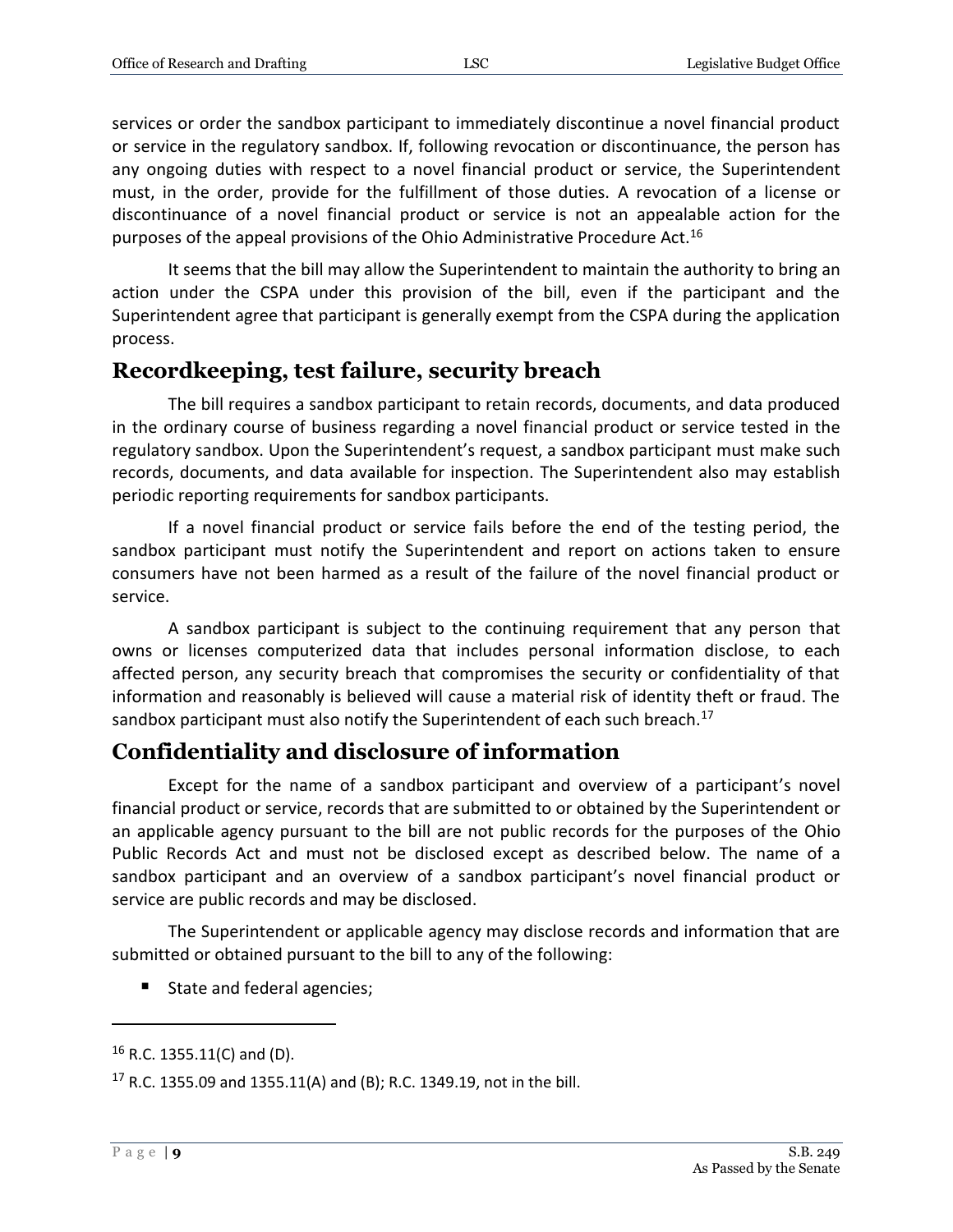- **E** Representatives of foreign countries that have regulatory or supervisory authority over the activities of the sandbox participant;
- A federal, state, or county grand jury in response to a lawful subpoena;
- The Auditor of State for the purpose of conducting an audit authorized by law.

Disclosure of a complaint or the results of an examination, inquiry, or investigation of a sandbox participant does not make that information a public record, and the Superintendent or appropriate agency must not disclose that information unless otherwise permitted to do so by state law.<sup>18</sup>

If a sandbox participant or the participant's holding company obtains information as a result of an examination, inquiry, or investigation, the participant or participant's holding company must not disclose that information to the general public unless the disclosure is required by law. A sandbox participant or the participant's holding company must not disclose, use, or reference in any form comments, conclusions, or results of an examination, inquiry, or investigation in any type of communication to a consumer or potential consumer. A violation is an unconscionable act or practice for the purposes of the CSPA. Under continuing law, unconscionable acts under the CSPA are subject to investigation and lawsuits brought by the Attorney General. If a supplier is found to have violated the bill's requirements, the court may issue a temporary restraining order, preliminary injunction, or permanent injunction to restrain and prevent the act or practice. Suppliers that fail to comply with such an order could be subject to a penalty of up to \$5,000 per day. Furthermore, suppliers that commit an action that has already been determined to be an unconscionable act, either through adopted rule or court decision, are subject to a penalty of up to \$25,000. Lastly, the CSPA allows for consumers to bring a private cause of action, i.e., a consumer can directly sue the supplier.<sup>19</sup>

The Superintendent and any applicable agency consulted by the Superintendent are not liable for the disclosure of records, information, or data received or obtained pursuant to the bill. $^{20}$ 

The above provisions are not to be construed to prohibit the disclosure of information that is admissible in evidence in a civil or criminal proceeding brought by a state or federal law enforcement agency to enforce or prosecute civil or criminal violations of law.<sup>21</sup>

#### <span id="page-9-0"></span>**Coordination with other jurisdictions**

Under the bill, the Superintendent may enter into agreements with state, federal, or foreign regulators that allow sandbox participants to operate in other jurisdictions and allow

 $18$  R.C. 1355.10(A), (B), and (D)(1).

<sup>&</sup>lt;sup>19</sup> R.C. 1355.10(D)(2); R.C. 1345.06, 1345.07, and 1345.09, not in the bill.

 $20$  R.C. 1355.10(C).

 $21$  R.C. 1355.10(E).